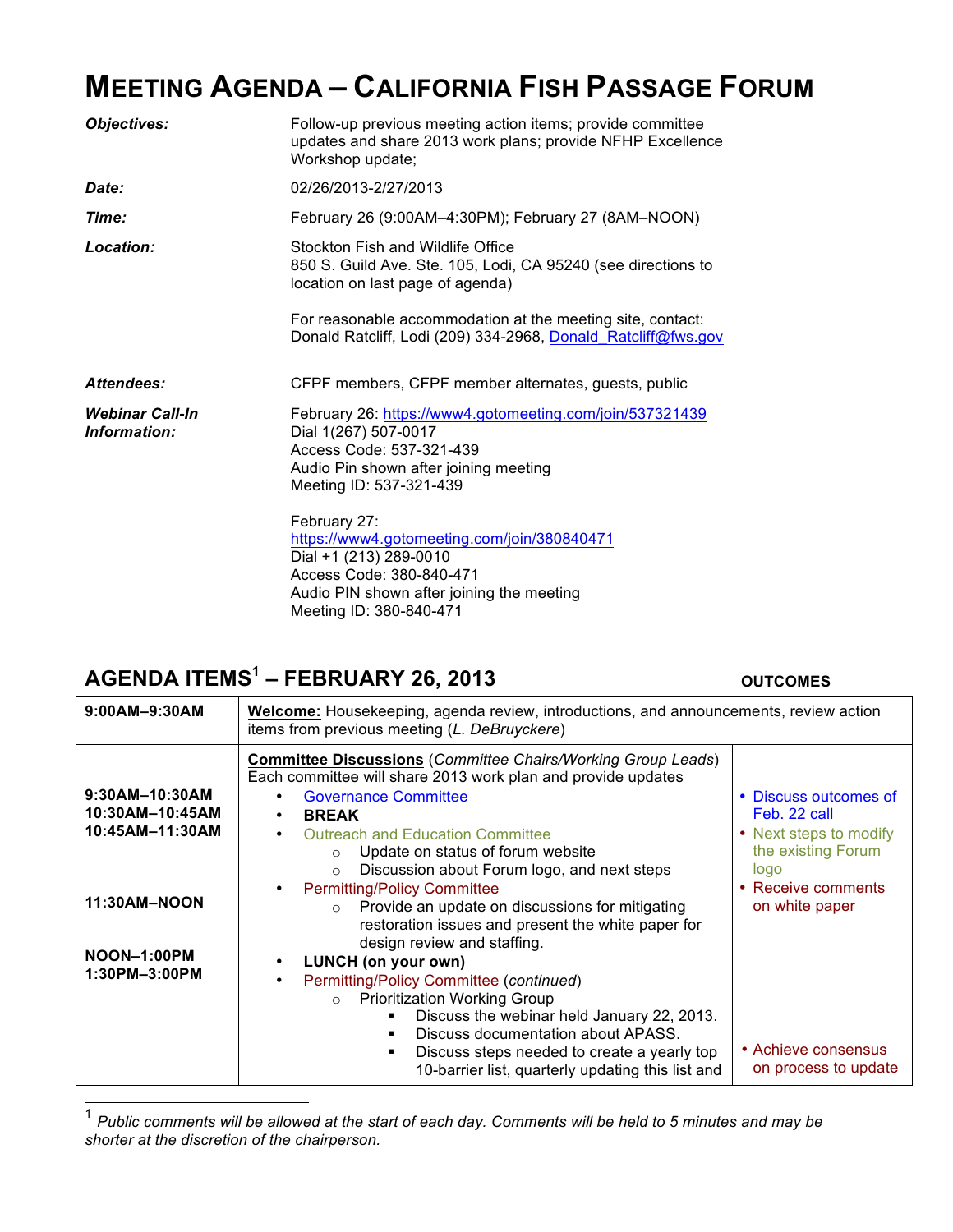| 3:00PM-3:15PM<br>3:15PM-3:45PM | rerunning the model.<br>Engineering Working Group-Discuss process to<br>$\Omega$<br>develop a list of lessons learned from fish passage<br>improvement projects that can be posted on the<br>Forum website. Discuss next steps needed to<br>address highest priorities identified at last meeting:<br>Expediting critical projects (4)<br>٠<br>Improving the design/review process (5)<br>Providing/arranging training for engineers<br>(7)<br>Understanding standardized designs<br>Creating more standardized designs (per<br>٠<br>Mark Lancaster)<br>Creating a list of criteria for exceptions to<br>٠<br>the guidelines and methods for resolving<br>these exceptions<br><b>BREAK</b><br>Science and Data Committee (2:45PM-3:30PM) - Results<br>$\bullet$<br>of the discussion by this group on gaps in fish passage<br>barrier assessments and prioritization as well as updates<br>from February 11 conference call. | list<br>• Outline process for<br>lessons learned and<br>timeline for inclusion<br>on website<br>• Create action items<br>to address highest<br>priorities.<br>• Share results of Feb.<br>11 conference call<br>and next steps |
|--------------------------------|------------------------------------------------------------------------------------------------------------------------------------------------------------------------------------------------------------------------------------------------------------------------------------------------------------------------------------------------------------------------------------------------------------------------------------------------------------------------------------------------------------------------------------------------------------------------------------------------------------------------------------------------------------------------------------------------------------------------------------------------------------------------------------------------------------------------------------------------------------------------------------------------------------------------------|-------------------------------------------------------------------------------------------------------------------------------------------------------------------------------------------------------------------------------|
| 3:45PM-4:00PM                  | <b>INFORMATION: NFHP Excellence Workshop-A summary of the</b><br>NFHP Excellence Workshop convened in late January in Portland,<br>Oregon (L. DeBruyckere)                                                                                                                                                                                                                                                                                                                                                                                                                                                                                                                                                                                                                                                                                                                                                                   | Action items and key<br>results from workshop<br>will be presented                                                                                                                                                            |
| 4:00PM-4:15PM                  | <b>INFORMATION: Forum Endorsement Application-The status of</b><br>the Forum endorsement application will be discussed (K. Shaffer)                                                                                                                                                                                                                                                                                                                                                                                                                                                                                                                                                                                                                                                                                                                                                                                          | Proposed final version<br>of the forum<br>endorsement<br>application                                                                                                                                                          |
| 4:15PM-4:30PM                  | Recap-Recap key action items from today's meeting and briefly<br>discuss tomorrow's agenda (L. DeBruyckere)                                                                                                                                                                                                                                                                                                                                                                                                                                                                                                                                                                                                                                                                                                                                                                                                                  | Identify key action<br>items and prep for<br>tomorrow                                                                                                                                                                         |
| 4:30PM                         | <b>Adjourn</b>                                                                                                                                                                                                                                                                                                                                                                                                                                                                                                                                                                                                                                                                                                                                                                                                                                                                                                               |                                                                                                                                                                                                                               |

## **AGENDA ITEMS – FEBRUARY 27, 2013 OUTCOMES**

| 8:00AM-8:30AM    | <b>Welcome:</b> Agenda review and additional discussion/follow-up from yesterday's agenda (L.<br>DeBruyckere)                                                                                                                                                |                                                                                       |
|------------------|--------------------------------------------------------------------------------------------------------------------------------------------------------------------------------------------------------------------------------------------------------------|---------------------------------------------------------------------------------------|
| 8:30AM-9:10AM    | Forum Strategic Plan: Status and Next Steps-The status of the<br>Forum's strategic plan will be discussed, including next steps to<br>update the plan (officially endorse and release by the September 30,<br>2013 – give people chance to provide comments) | Achieve consensus on<br>timeline and process to<br>update the Forum<br>strategic plan |
| 9:10AM-9:30AM    | <b>Funding for Passage Assessment Database—Funding for the</b><br>Passage Assessment Database (PAD) will be discussed (K. Shaffer)                                                                                                                           | Action items and key<br>results from workshop<br>will be presented                    |
| $9:30AM-10:30AM$ | <b>Collaboration with the California LCCs—Forum members will</b><br>discuss which of the Forum members will represent fish issues on<br>the California LCC as well as strategies to engage with the three<br>California LCCs (K. Shaffer)                    | Action items will be<br>created to advance<br>collaboration with<br>California LCCs   |
| 10:30AM-10:45AM  | <b>BREAK</b>                                                                                                                                                                                                                                                 |                                                                                       |
| 10:45AM-11:45AM  | <b>INFORMATION-Monitoring Results from NOAAs Fish Passage</b><br><b>Program—The monitoring results from NOAAs Fish Passage</b><br>Program will be presented (Leah Mahan)                                                                                     |                                                                                       |
| 11:45AM-NOON     | <b>Recap</b> —Recap key action items from the two-day meeting, set next                                                                                                                                                                                      | Discuss action items.                                                                 |